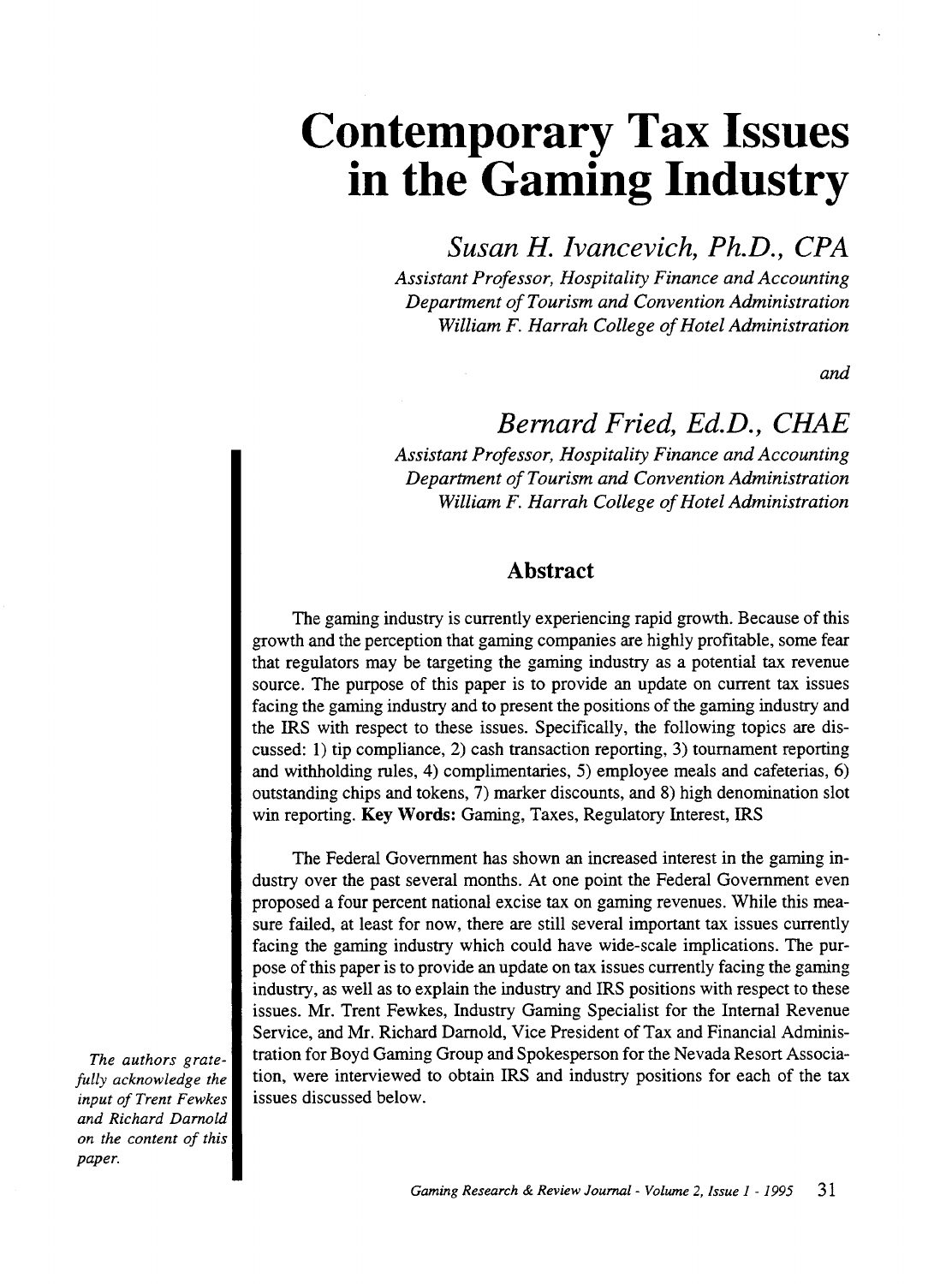### **Tip Compliance Program**

Compliance 2000, which began in 1992, is a program developed by the Las Vegas District IRS Office and is intended to encourage voluntary compliance with tip reporting. The program applies exclusively to companies operating in the Las Vegas area. While most Las Vegas gaming properties are currently abiding by the Compliance 2000 arrangement, it is important to note that the arrangement is purely voluntary at this time.

Under Compliance 2000, companies participating in the program are required to develop tip rates for their property by job position and shift. These rates should be representative of tips typically received for similar positions and shifts at comparable gaming properties. Once rates are developed for a particular property, the IRS reviews these rates, and once approved, the rates become effective for that

property. Employees at properties participating in Compliance 2000 are given a choice as to whether or not they wish to participate in the program. Employees choosing to participate must report tips in accordance with the rates established for their position for FICA withholding and Fed-

### **The further that Reg. 6A departs from Title 31, the more likely it may become that the Treasury may eventually revoke the acceptability of 6A as a replacement for Title 31 in Nevada.**

eral income tax purposes. One of the benefits ofthis program is its simplicity. The methods involved in tracking and recording tips are much less cumbersome under Compliance 2000 than under traditional IRS tip reporting rules. An additional benefit is that the IRS agrees not to audit tips reported for employees participating in the program. However, employees choosing not to participate in the program are still subject to IRS audit. The IRS can easily determine which employees are participating in the program, because employers are required to provide the IRS with a listing of all company employees as well as allow the IRS access to payroll records. Likewise, employees who are **not** participating in the program can also easily be identified by the IRS, given the open access to payroll records.

This year, the IRS will validate all rates at new properties. Further, as it has done since the inception of the tip compliance program, the IRS will also perform rate reviews for existing properties. Rates are evaluated by job and by shift. In rate reviews, the IRS asks properties to develop rates and then the IRS reviews the calculations for these rates to ensure the calculations and rates are sound. Rate reviews generally do not result in wide-scale rate changes. Rather, changes in rates generally result when a particular rate differs substantially from typical rates associated with the type of property and type of job described. Furthermore, sometimes a casino resort is the instigator of a rate change. For instance, if a casino hotel feels a particular rate is inappropriate, the hotel can ask the IRS to review the rate. Depending upon the result of the rate review, the rate may or may not be changed.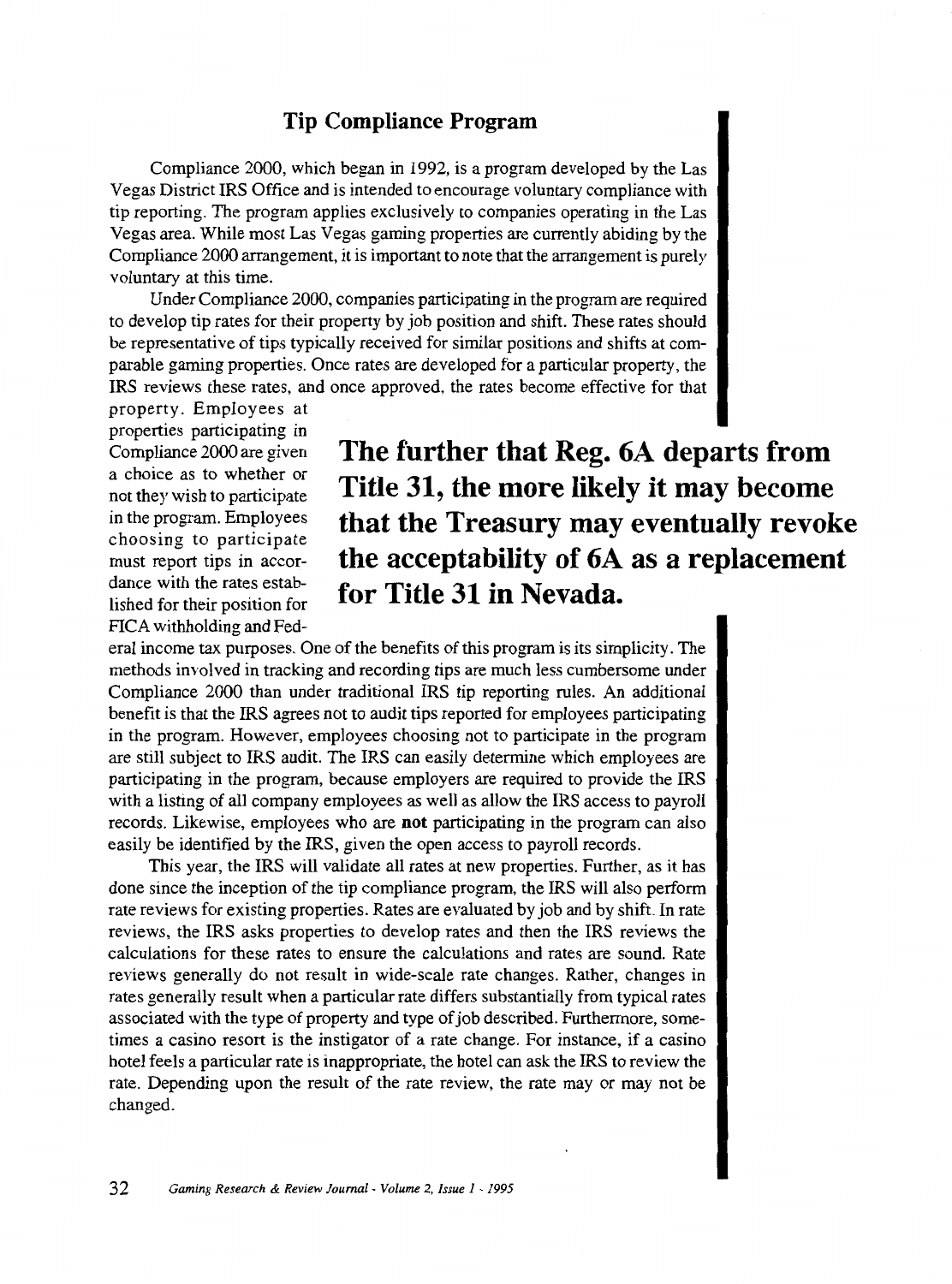By encouraging voluntary tip reporting compliance, the IRS hopes to reduce the costs associated with "forced or extracted compliance" (Fried et. al, 1994). According to the IRS, Compliance 2000 has been quite successful since its inception. Although the Compliance 2000 contract contains a cancellation clause as of December 31, 1995, if the program is not canceled, the program will run three more years. According to Fewkes, no one has withdrawn from the program thus far, and the program is expected to continue for another three years.

While the IRS has enjoyed success with the Las Vegas Compliance 2000 program, its national counterpart, the Tip Rate Determination Agreement (TRDA) has not fared as well. The provisions of the TRDA require employers to establish a true tipping rate and then compel 75% of their employees to report tips in accordance with that rate. Under TRDA, employers are required to report employees who refuse to comply with this program. Employers who refused to comply were allegedly threatened with six-year audits for back taxes on unreported tips. In response to TRDA, the industry proposed an alternative program called Tip Reporting Alternative Contract (TRAC). This plan would reduce the prospect of audits and place the burden of tip reporting on the employee, not the employer. The principle differences between TRDA and TRAC are shown in Table 1 (Fried and Jones, 1995).

| Table 1.<br>Comparison of the Tip Rate Determination Agreement and the<br><b>Tip Reporting Alternative Contract</b> |                                                                                      |
|---------------------------------------------------------------------------------------------------------------------|--------------------------------------------------------------------------------------|
| TRDA                                                                                                                | <b>TRAC</b>                                                                          |
| Requires employee participation                                                                                     | Does not require employee participation                                              |
| Requires employer to estimate tip rates                                                                             | Employer not required to estimate tip rates                                          |
| Requires employees to report tips at<br>certain rates                                                               | Does not require employees to report tips<br>at a certain rate                       |
| No amnesty for FICA tax on unreported<br>tips                                                                       | IRS must first determine employee<br>liability before it can come to employer        |
| No employee education program required                                                                              | Employer must educate new hires, existing<br>employees                               |
| Employer not required to keep records                                                                               | Employer must report charge tips to<br>individual employees at least once a<br>month |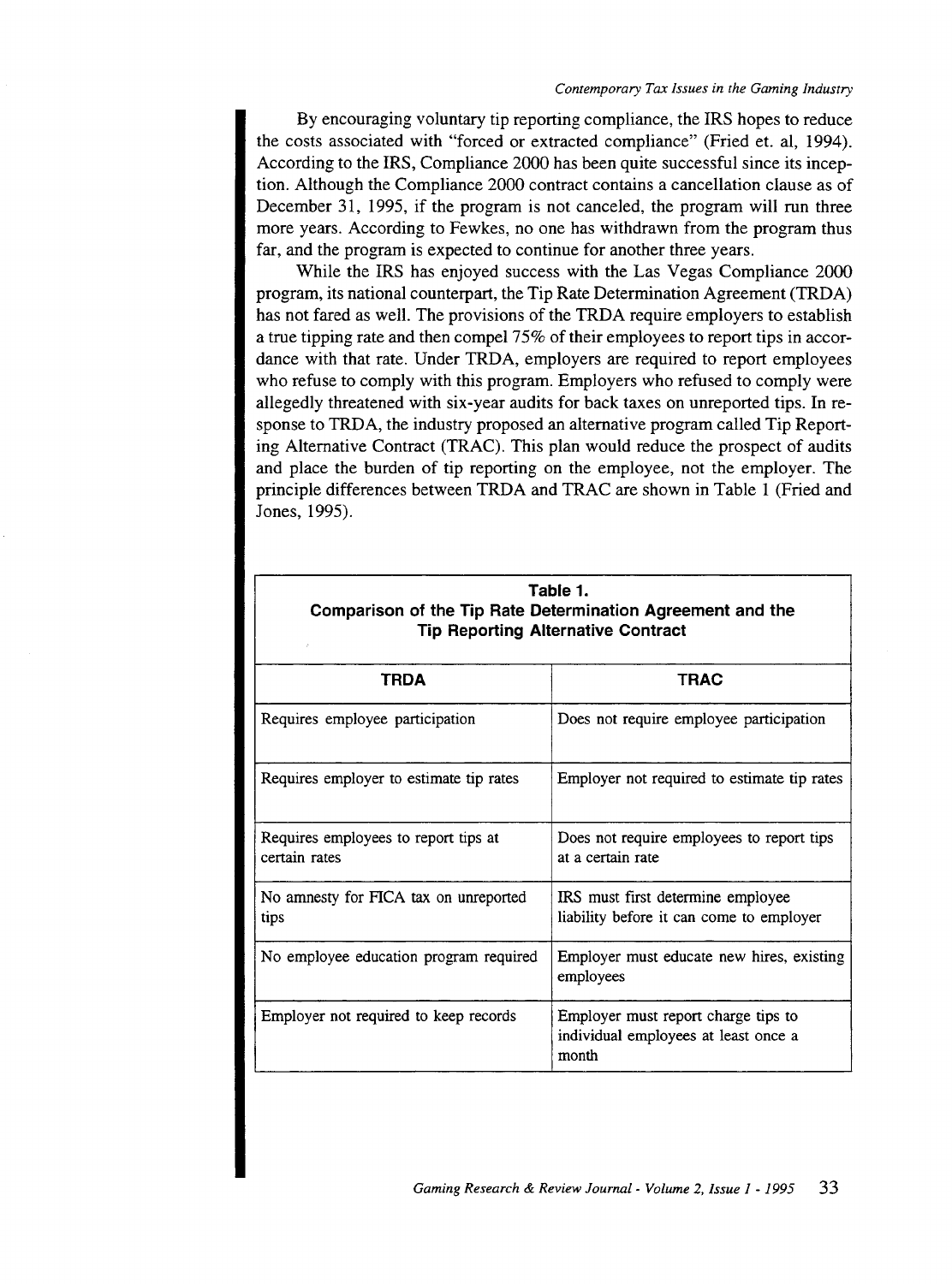It should be noted that not everyone in the gaming industry supports TRAC. Gaming executives point out that TRAC was originally created from the hotel side of the industry and works well when 1) a large percentage of the entity's revenues are charge sales and 2) there is a point of sales system that tracks sales by server. However, in gaming operations, where cash tips are predominant, many in the industry assert that Compliance 2000 works better. Not surprisingly, the gaming industry as a whole tends to support Compliance 2000 rather than TRAC.

#### **Title 31 - Cash Transaction Reporting Regulations**

Title 31 was originally passed in the early 1980s. To date, gaming establishments in Nevada have not needed to comply with the provisions of Title 31, because the State of Nevada has its own cash transaction reporting (CTR) regulation, Regulation 6A, which supersedes Title 31. On the other hand, gaming establish-

ments in Atlantic City have had to comply with the provisions of Title 31. Initially, Atlantic City casinos had a very high error rate when preparing cash transaction reports (CTRs) in compliance with Title 31. According to Fewkes, nearly 90% of the early CTRs were erroneous.

### **In interpreting the tax law, the IRS is now arguing that complimentaries (comps) are an entertainment expense, and hence are only 50% deductible.**

More recently, however, Fewkes claims the error rate by Atlantic City casinos has been significantly reduced. In fact, Atlantic City now has a 95% completion rate on the correctness of cash transaction reporting, a rate which even exceeds the results for the banking industry. This result is quite impressive given that many argue that the provisions of Title 31 better fit banks and other traditional financial institutions than casinos.

New Title 31 regulations went into effect as of December 31, 1994, but mandatory compliance with these regulations was not required until June 1, 1995. These new regulations represent clarifications to the highly controversial and complicated regulations originally proposed in 1985. Because of the complexity of the 1985 regulations, the regulations were not sent out for comment until 1990. As a result of the feedback comments, certain provisions of the 1985 proposal have been dropped from the final version of the regulations. For instance, the provisions no longer require that 1) an impressed chronological system be maintained at the cage, 2) an identification threshold at \$3,000 be utilized, 3) a list of customers known by aliases be maintained, or 4) missing customer information be obtained for multiple transactions which when aggregated exceed \$10,000. However, the new regulations do include several important provisions such as: 1) after the fact aggregation (eg. if a marketing person reviewing a player history record discovers that the player had more than \$10,000 in reportable transactions, a CTR must be filed), 2) a clarification of cash in and cash out, 3) the requirement that a cash equivalent document must be filled out and retained (not filed), and 4) the requirement that a compliance program be maintained to control money laundering. Furthermore, while not included in the new provisions, the Treasury promises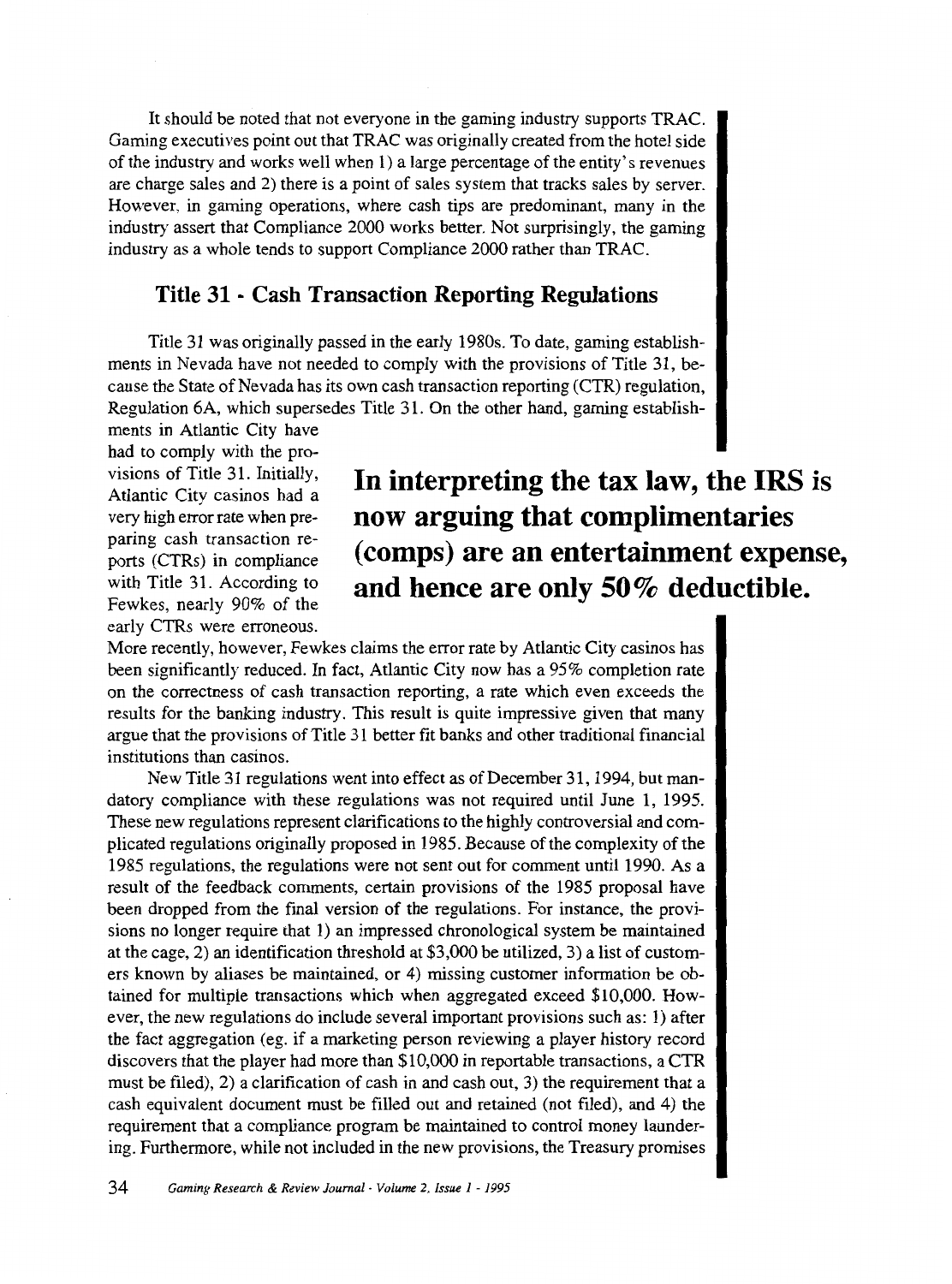to include some additional requirements in future Title 31 regulations: 1) a required report on suspicious transactions, 2) a revised definition of what constitutes a casino, and 3) a "know your customer" program.

The changes in Title 31 for which mandatory compliance was required as of June, 1995, and the changes proposed for the future are contributing to an everwidening gap between Title 31 and Regulation 6A. According to Fewkes, the regulations require that any exemptions to Title 31 follow the requirements of Title 31. Hence, the further that Reg. 6A departs from Title 31, the more likely it may become that the Treasury may eventually revoke the acceptability of 6A as a replacement for Title 31 in Nevada. However, Fewkes admits that Reg. 6A does have some "good" provisions, such as an anti-churning provision and a multiple transaction log requirement, that are not currently included in the provisions of Title 31. However, Fewkes insists that the best currency reporting rules would result from merging the best provisions of 6A and Title 31 into a single, required regulation. Fewkes indicated that the IRS is pleased with the way the State of Nevada has enforced Reg. 6A, but that the IRS wishes that Reg. 6A were closer to Title 31.

With respect to the Title 31 versus Reg. 6A debate, the gaming industry feels that the provisions of 6A work well in Nevada and that there is no need to change to new reporting requirements. One of the reasons the industry would prefer to remain under the provisions of Reg. 6A rather than Title 31 is that the Nevada gaming industry asserts that Title 31 is more appropriate for banks and other traditional financial institutions than for casinos. Furthermore, Darnold indicates that the industry has received no notification from the Treasury Department indicating that Reg. 6A must change or else risk revocation. As to why Atlantic City casinos have been able to comply with Title 31 yet Nevada casinos feel that complying with Title 31 would be an undue burden, Darnold stresses that the Nevada gaming industry is much different than the industry in Atlantic City and just because a regulation has worked in one jurisdiction does not mean it would be the best option for another jurisdiction.

#### **Tournament Reporting and Withholding Rules**

Binion's Poker Tournament was the impetus for a special arrangement concerning wagering pools that was entered into by the State of Nevada and the Las Vegas District IRS. One year, Jack Binion canceled his world famous poker tournament, the Hall of Fame Tournament, because he refused to comply with the IRS withholding rules governing wagering pools in effect at that time (i.e. that wagering pools be subject to withholding for any amounts over \$5,000).

The cancellation of the Hall of Fame Tournament lead to negotiations between Nevada casinos and the IRS copcerning tournament reporting and withholding rules. Through these negotiations, an agreement was reached that applies exclusively to Nevada casinos. Under the exclusive Nevada agreement, there is no longer withholding on wagering pools, but W2-Gs must be reported for any payouts exceeding \$600 and this amount cannot be offset by the buy-in. The amount of the buy-in can be disclosed on the W2-G, but can not be used to offset reported earnings on the face of the W2-G. The W2-G is more favorable to gamers and to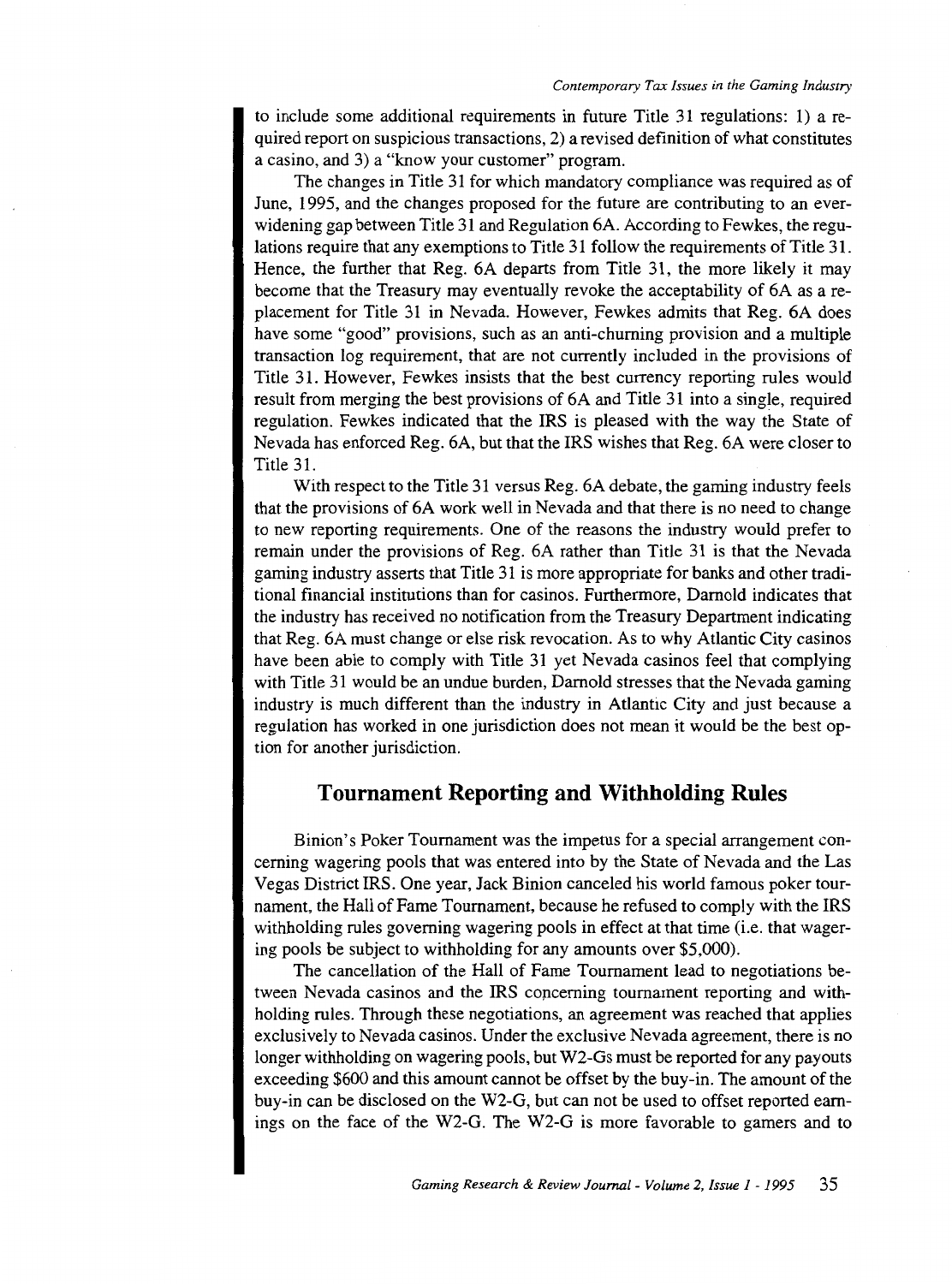customers than a 1099 (which is the traditional tournament reporting and withholding requirement) because the W2-G clearly shows that the earnings are from gaming.

Hence, if a Nevada casino has a defined tournament, like the Binion's poker tournament, the special Nevada-only rules for tournament reporting apply. However, if no buy-in is required, then the gaming event/tournament would not qualify for the special reporting rules. In states other than Nevada, that are not afforded the special reporting rules, there is an excise tax as well as withholdings on pools over \$5,000.

### **Deductibility of Complimentaries**

Prior to 1986, business and entertainment expenses were 100% deductible. The Tax Reform Act of 1986, (TRA 1986) limited business and entertainment expenses to an 80% deduction. In 1994, the rule was changed to a 50% deduction. In interpreting the tax law, the IRS is now arguing that complimentaries (comps) are an entertainment expense, and hence are only 50% deductible. Gaming companies vehemently disagree and argue that these expenses are promotional expenses. The IRS is currently seeking Technical Advice on this matter, before raising the issue in audits.

For comped rooms, the IRS is not attacking the rack rate; instead, the IRS is trying to disallow 50% of the cost of producing the comped room from being deductible. From the industry's standpoint, while this situation is not ideal, it is clearly better than having 50% of the rack rate disallowed.

With respect to food and beverage comps, the situation is much more significant: the IRS is proposing that 50% of the cost of a meal not be deductible if the comp involves a meal for which an employee was present, and 100% of the meal not be deductible if an employee was not present for the meal. These costs can be quite material. For instance, assume that a gaming enterprise has a restaurant in which 51% of all meals are comp meals for which an employee was not present (which is typically the case). According to the IRS's interpretation of the tax law, 51% of the cost of the meals provided in the restaurant (i.e., 51% of the meals would be subject to a 100% disallowance) would then be disallowed for tax purposes in this situation.

The IRS is proposing that show tickets for outside comps<sup>1</sup> be treated in the same manner: 50% of the cost would not be deductible if an employee was present for the show, and 100% would not deductible if an employee was not present for the show. Important to the determination of this issue is whether or not food servers, hosts, bartenders, etc. constitute the presence of an establishment employee at the comped meal or show. The IRS indicates that service employees do not fit the criteria for employee presence at the event.

The position of the gaming industry with respect to comp expenses is that the legislative intent of TRA 1986 does not support the IRS's position. The industry believes that the intent of TRA 1986 was to curb abuses such as benefits generally available only to highly compensated employees and business owners. These abuses are commonly referred to as the "three martini lunch." The industry supports its position in several ways. First, industry representatives refer to a 1986 Senate Committee Report in which the example of a hotel providing complementary rooms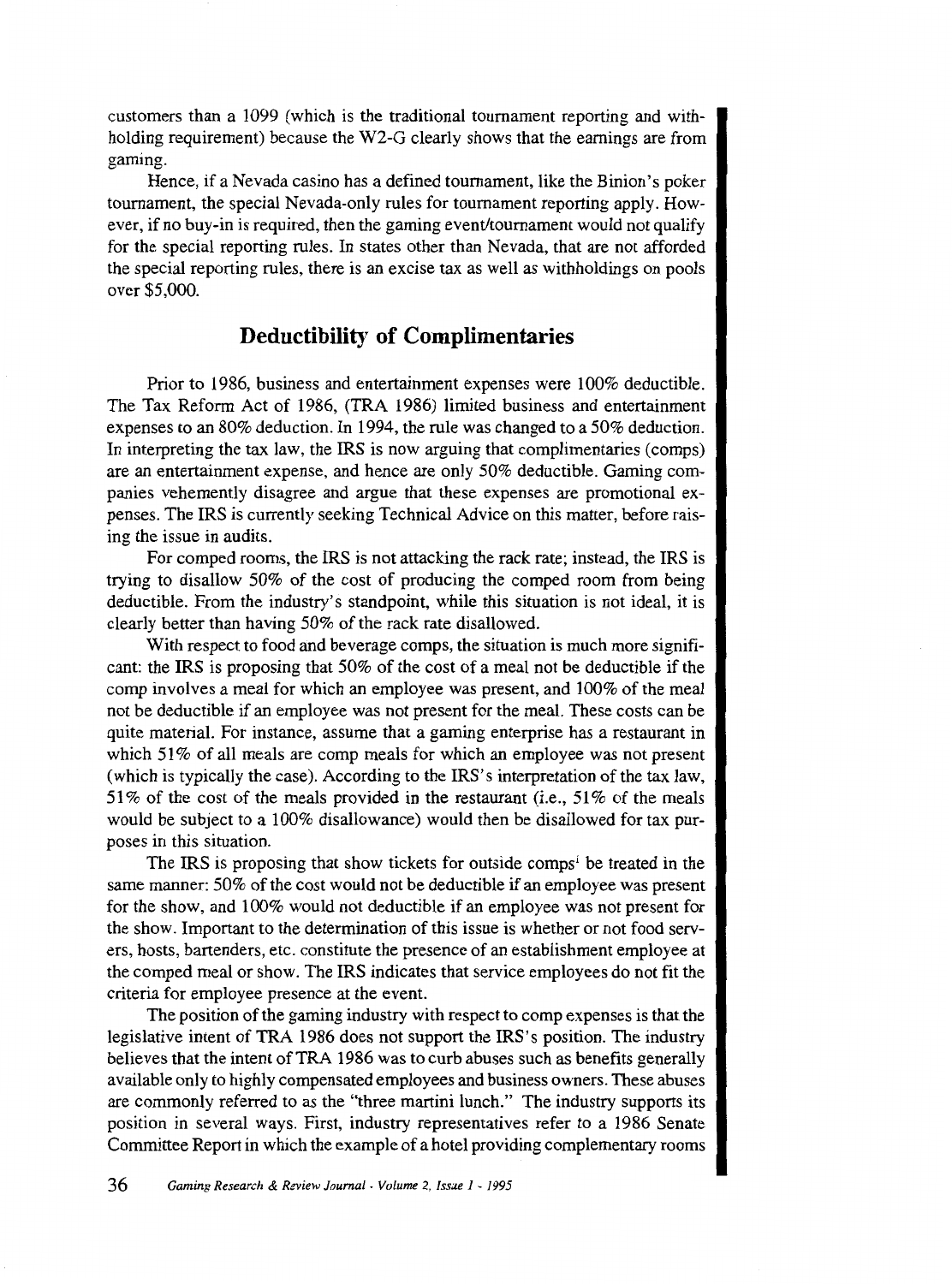and food and beverage to potential customers was cited as an exception to the disallowance. Also, the industry cites Private Letter Ruling 9414949, a telemarketing case in which people invited to evaluate time-share opportunities were given free meals and the IRS did not subject these meals to the 50% rule. The Industry contends that these examples clearly show that the legislative intent of TRA 86 was to "curb abuses" from highly compensated business owners and employees rather than to disallow comps provided for promotional purposes. Further, the industry feels that it is being unduly singled out on this issue, citing the Boy Scouts as an example. The industry wonders why the IRS is challenging meals comped by casinos to bring patrons onto the property, while the IRS is not challenging the deductibility of the free meal when organizations like the Boy Scouts sell buy-one-get-one-free meal tickets for restaurants or other establishments whose intention is also to attract customers. Hence, the industry argues that comps are clearly promotional expenses and believes this will be the conclusion when the issue goes up for review.

The first step in resolving this debate over complimentary expenses is for the IRS National Office to rule whether the proper treatment of comps is as promotional expenses or entertainment expenses. Clearly, the industry desires a promotional expense ruling, while representatives of the Las Vegas District Office of the IRS expect an entertainment expense ruling. Fewkes asserts that the Tax Code clearly and objectively indicates that comps are entertainment expenses, because such expenses fit none of the exceptions provided for exemption from the 50% deduction disallowance. With respect to the industry arguments provided above,

## **The industry argues that comps are clearly promotional expenses and believes this will be the conclusion when the issue goes up for review.**

Fewkes asserts that each of the examples fit within a specific exception to the rules governing the deductibility of entertainment expenses and do not threaten the IRS's position on gaming comps. For instance, one exception to the 50% disallowance occurs when an item is generally available to the

public, as were the free time-share meals. However, Fewkes argues that camps in the gaming industry are not generally available to the public, but rather, are available to only a certain segment of the population. If this interpretation passes, it will apply to tax years ending in 1994 and forward. Fewkes feels strongly that the National Office of the IRS will agree with the Las Vegas District's interpretation of the camp issue. According to Fewkes, the best option for the industry would be to seek legislative relief on this issue, since the tax code appears to so clearly support the contention that comps are business and entertainment expenses.

The industry also feels it has a strong case and will first deal within the regulatory framework of the IRS. If the National Office of the IRS does not rule in its favor, the industry will then ask the Treasury Department to rule that reducing the deductibility of camps was not the intent of TRA 1986. If neither of these regulatory actions is successful, the industry will then seek legislative relief. The industry has already forewarned the Nevada Congressional Delegation of the is-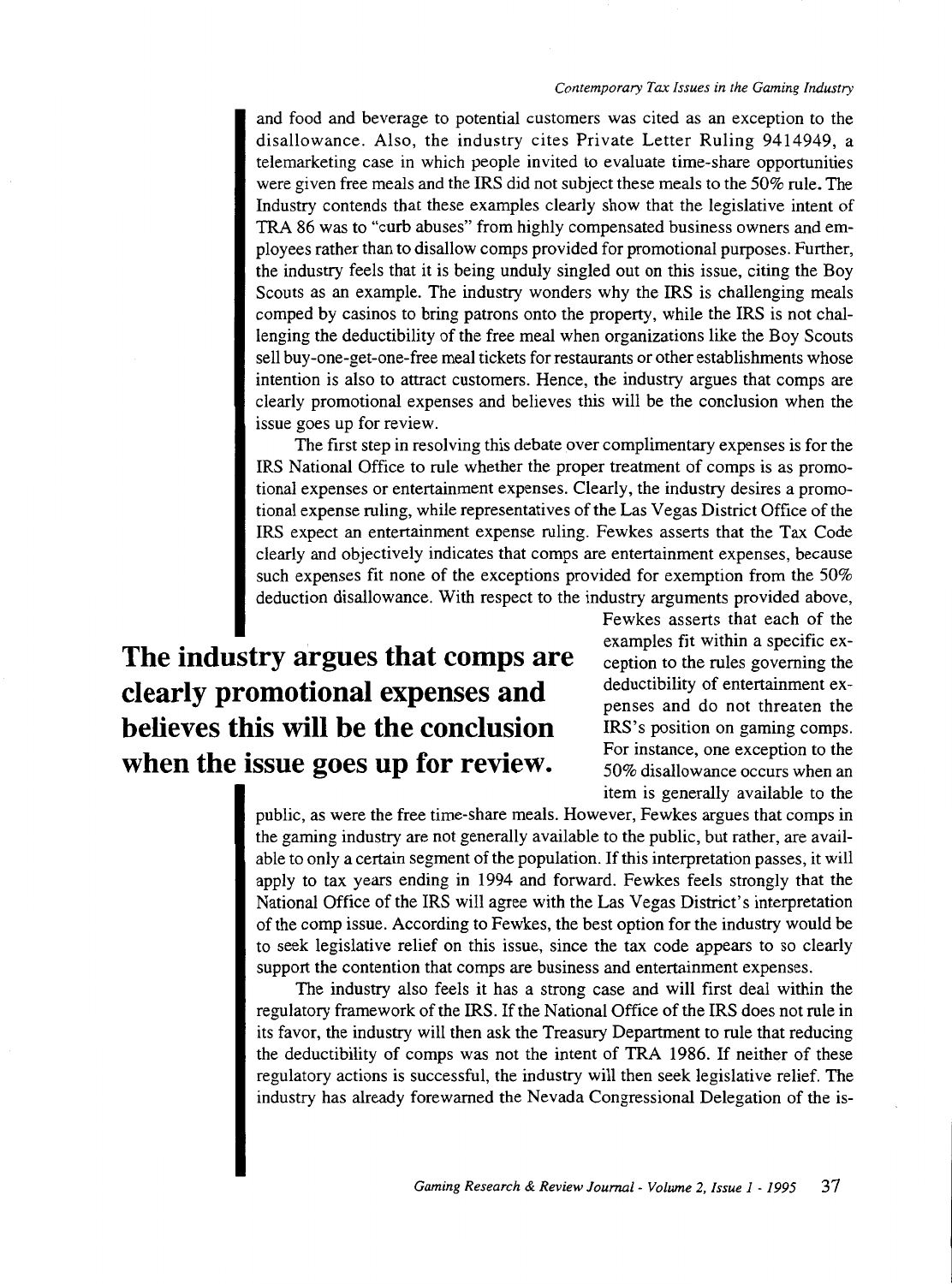sue. To date, no gaming companies are disclosing or accruing a liability for disallowed comp deductions, but they are disclosing that this issue is under review by the IRS.

#### **Employee Meals and Employee Cafeterias**

Similar to the case of business and entertainment meals, the IRS asserts that correct interpretation of tax law would include employee meals eaten at employee cafeterias in the category of business expenses subject to the 50% deduction rule. Two taxpayers have challenged this interpretation in court, but no ruling has yet resulted. Once determined, the final ruling on this matter will affect tax years beginning in 1987. The gaming industry has developed a proposal by which employee meals would more clearly fit within the exceptions to the 50% disallowance rule. Under this proposal, the cafeterias would potentially qualify under two exceptions: 1) when the revenue derived from the facility equals or exceeds the direct operating costs of the facility and 2) if properties charge for meals in an amount at least equal to the fair market value  $(FMV)^2$  for that meal. Under scenario 2, the cost of providing employee meals would be excepted, regardless of whether the cafeteria's revenues exceed its costs. The industry argues that this treatment is similar to the deduction for cost of goods sold afforded to other restaurants.

While the IRS and Treasury have not yet formally commented on the proposals set forth by industry representatives, these authorities have agreed with the fixed meal charge arrangement. The Las Vegas District of the IRS, National IRS office and the Treasury have all indicated that by charging for meals, companies can avoid the 50% deduction disallowance. Under this arrangement, the employer would institute a fixed meal charge for each meal. Industry leaders have submitted their proposal for this type of an arrangement to union leaders for approval, and union leaders have indicated support for the fixed meal charge arrangement provided that total cash compensation to employees is not affected. This could be achieved by providing employees with an increase in stated compensation to offset the fixed meal charges. Despite the support of regulators and union leaders for the fixed meal charge arrangement, industry representatives still feel strongly that limiting the deductibility of employee meal expenses as they now exist is incongruent with the original legislative intent ofTRA 86. Furthermore, industry representatives feel these meals classify as "deminimis fringes" and should be excepted from the disallowance.

Another important aspect of the IRS's interest in employee meals relates to meals eaten by employees at food service areas not intended primarily for employee purposes. According to IRS interpretation, employee meals are 50% deductible only when they are eaten at a facility provided by the employer that is intended primarily for the use of employees; otherwise, no deduction is permitted. In other words, the meals eaten by employees at the casino restaurant or buffet, which are primarily for patrons rather than employee use, would be 100% nondeductible. The industry does not agree that these meals are 100% nondeductible. However, the industry acknowledges that the 50% disallowance rules may apply.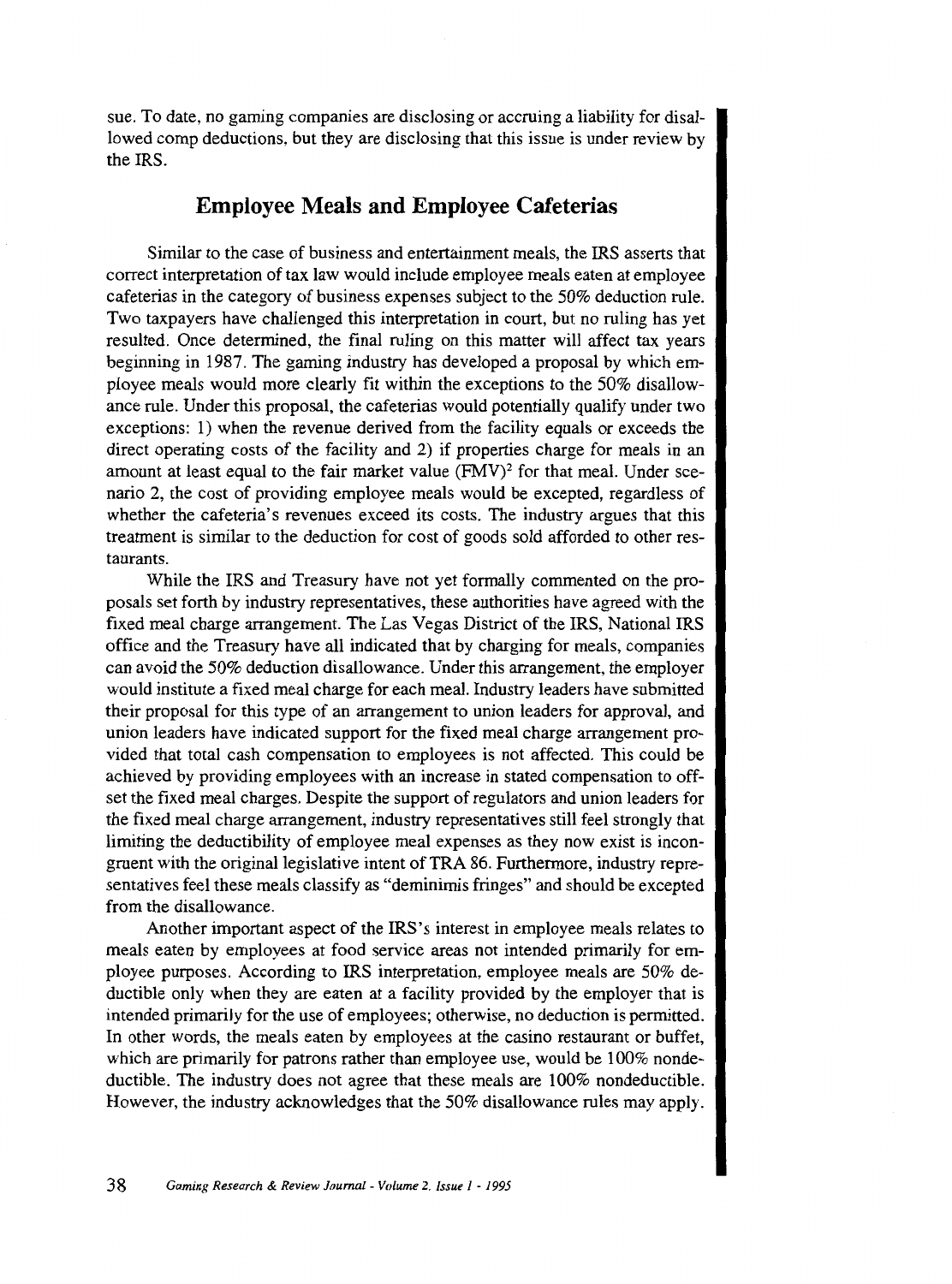### **Outstanding Chips and Tokens**

Another area in which the IRS is concentrating its efforts is the taxability of outstanding casino chips and tokens. The IRS maintains that casinos are theoretically in the business of selling chips and tokens. When cash is exchanged for chips and tokens, the IRS views this event as a revenue generating transaction. Further, when the casino actually "wins" from a patron at some later time in a gaming transaction, the IRS views this event as the casino merely winning back its own chips, chips that have already been paid for. In other words, the IRS views the "winning" gaming transaction as a prepaid transaction, and the actual revenue generating and therefore taxable transaction as the exchange of cash for chips. The issue thus becomes a question of how outstanding chips and tokens should be

**Another area in which the IRS is concentrating its efforts is the taxability of outstanding casino chips and tokens. ... According to the IRS, chips in the customers possession should be deemed income to the casino.** 

treated. According to the IRS, chips in the customers possession should be deemed income to the casino.

While there are a number of issues involved in this controversy, the biggest issue is the timing of revenue recognition -- is an exchange of chips for cash revenue or is revenue

generated when the chips are kept as souvenirs or when a gaming transaction at a table or slot later occurs? The IRS is currently offering two settlement options: 1) 100% of the outstanding chip liability can be brought into income with no closing agreement or 2) 70% of the outstanding chip liability brought into income with a closing agreement. Casinos are permitted to spread out the recognition of the outstanding chip liability over more than one year, so that all of the impact of this adjustment does not have to affect only one year.

Alternatively, the industry views chips as a means of facilitating gaming transactions, whereas the taxable transaction occurs at the slot machine or table game rather than at the cage. The industry agrees that chips kept by patrons should be recognized as income and hence, a **portion** of the outstanding chip liability should be recognized as income. However, the industry strongly disagrees with the idea that chips are inventory sold to customers, a view that would require the entire outstanding chip liability to be treated as income.

### **Marker Discounts**

A common procedure in the gaming industry, particularly for casinos with a high-roller clientele, is to write down or otherwise discount markers of certain patrons. The IRS contends that such write-downs should not qualify as bad debts, since it contends that the efforts made to collect the entire amount of the marker are suspect. Instead, the IRS contends that the marker is usually discounted for the patron and the patron is afforded forgiveness of debt on the discount amount. Fur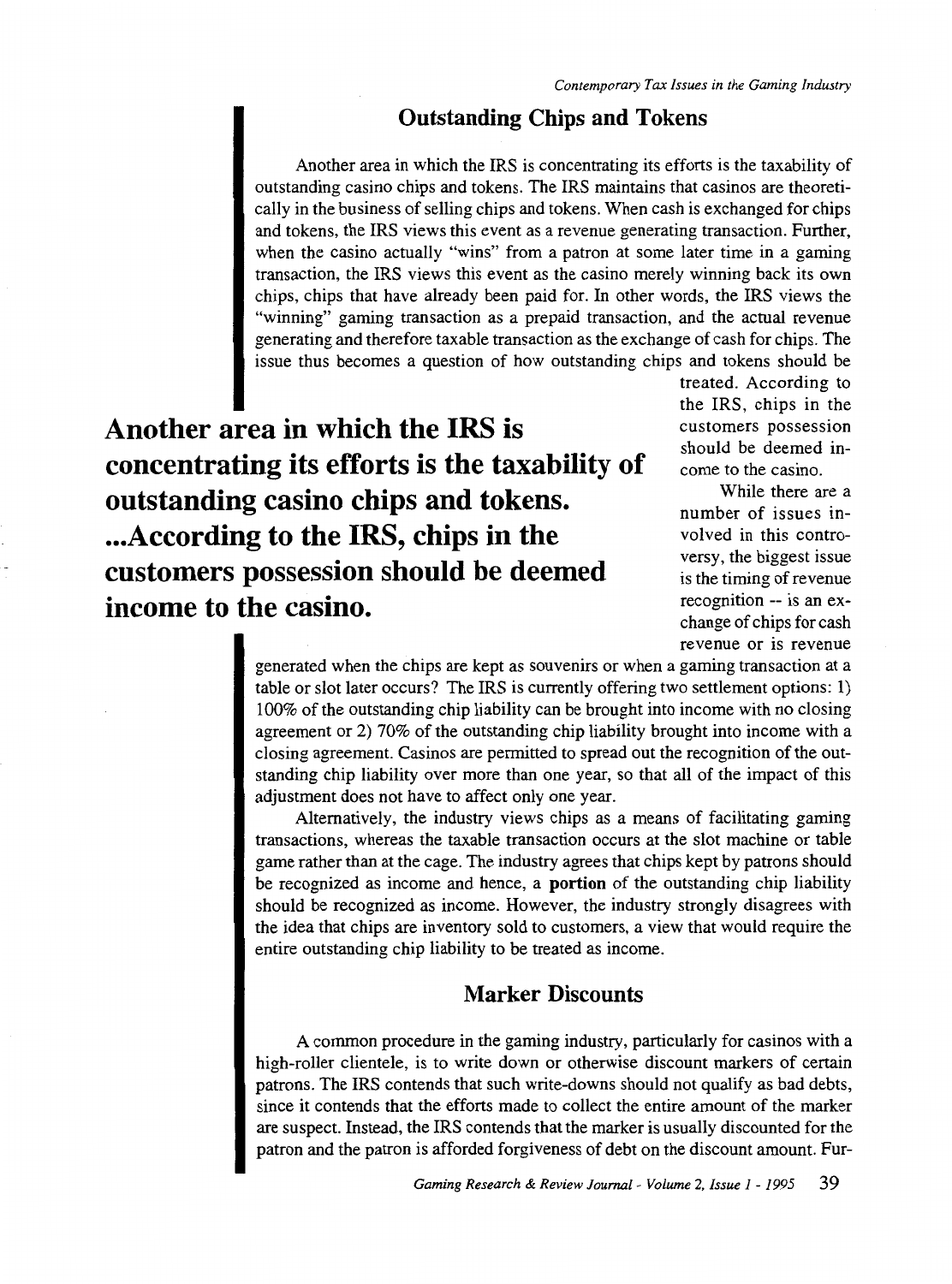thermore, the IRS contends that many of these discounts are actually prearranged. For instance, assume a casino grants a \$1 million marker to a high-roller, but only requires the patron to repay \$900,000 to settle the marker. What is the tax implication of this write-down? The IRS contends that the write-down of a legal debt instrument should be treated as it would be in a financial market, as income relating to the forgiveness of debt. In other words, the IRS maintains that the patron signed a legal debt instrument, so the write-down is taxable income. If this is the case, then the patron would have to be taxed on his/her \$100,000 of debt forgiveness.

The industry disagrees with the position of the IRS, and argues that this write-down should be viewed as a promotional expense and should not be taxable income to the patron. Further, the industry argues that appropriate efforts are made to collect the entire amount of markers. However, according to Darnold, this issue only significantly affects four or five gaming companies.

**While some may feel that the gaming industry is being unduly targeted by regulators, the interest that regulators have shown in the gaming industry could be in response to the changing nature of the U.S. economy.** 

### **High Denomination Slot Machine Win Reporting**

Not all IRS involvement in the gaming industry involves additional potential costs. With respect to high denomination slot machines (e.g., machines with a minimum \$25 wager), the Las Vegas District of the IRS has tried to decrease the paper burden for information reporting. In the past, the IRS required that a W2-G be issued on each gross jackpot greater than \$1,200. Now, however, the IRS will permit casinos to tabulate and aggregate all jackpots in excess of \$1,200 by a particular patron in a single session of gaming and issue one W2-G detailing the aggregated jackpots to that patron. This alternative allows the casinos to offer more uninterrupted gaming to its patrons by reducing the number of times that play must be halted to issue W2-Gs. To utilize the new W2-G reporting alternative, companies must first obtain prior approval from the IRS and in doing so, show that appropriate internal control procedures are in place. The reporting alternative applies to non-resident aliens as well as residents.

According to Rick Darnold, the industry appreciates the ability to aggregate wins for W2-G reporting purposes. However, a bigger issue for the industry is that \$1,200 is no longer a reasonable reporting threshold. In 1977,\$1,200 was reasonable, but \$1,200 is worth a lot less today than it was in 1977. According to Darnold, Boyd Gaming issued approximately 20,000 W2-Gs in 1994, most of which (16,000) were under \$5,000. The industry is proposing to raise the reporting threshold to \$5,000 so that the W2-Gs issued would be more meaningful. (Frequently, wins of less than \$5,000 are offset by gambling losses so there is no tax consequence.)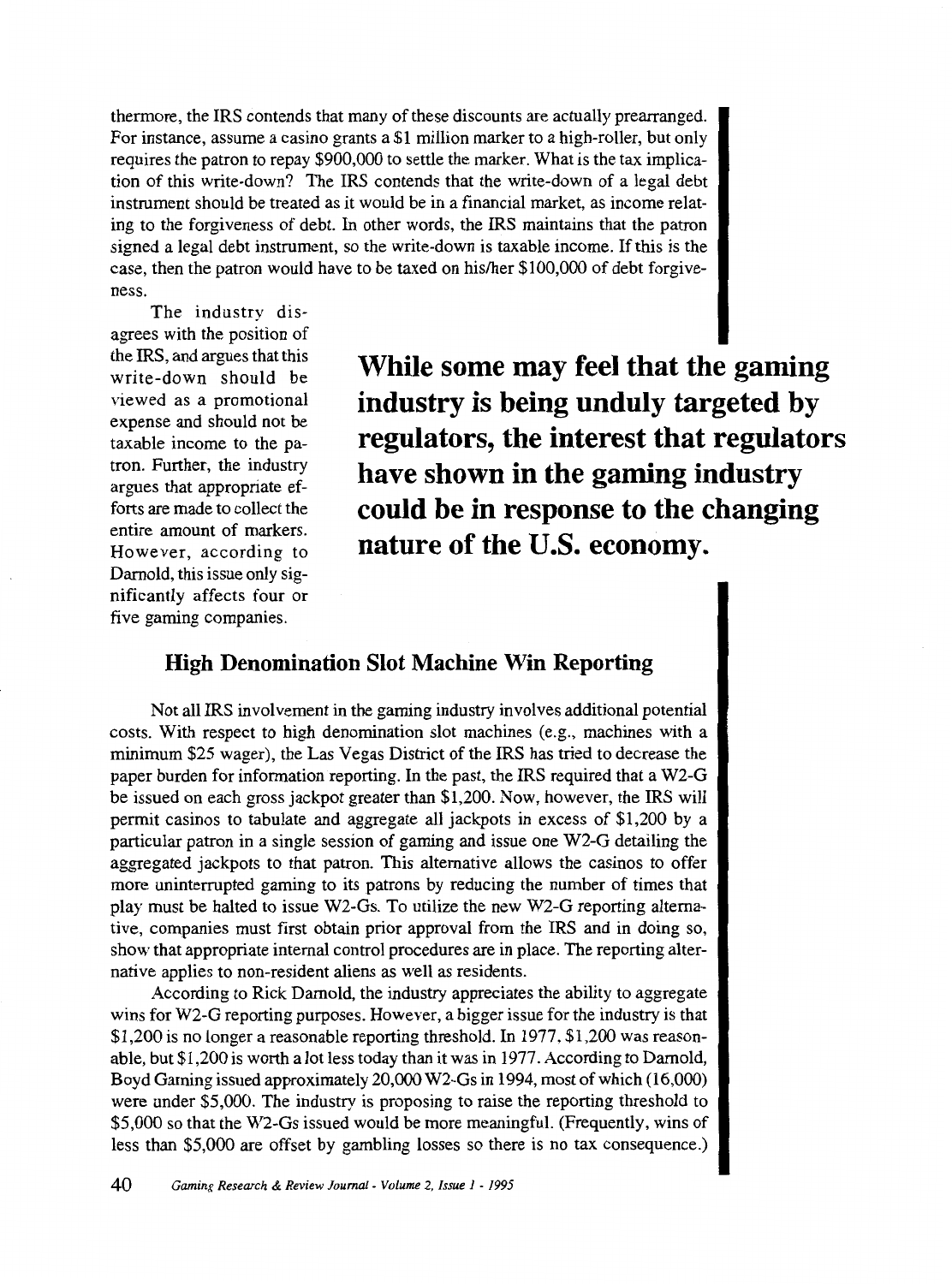Darnold indicates gaming industry representatives and the Las Vegas District of the IRS have discussed raising the threshold and the consensus appears to be that a \$5,000 reporting threshold would be more reasonable than the \$1,200 threshold now in effect. In fact, Trent Fewkes actually suggested the change in threshold after he completed a study that found 87 percent of the paperwork relating to slot win reporting could be eliminated if the threshold was increased from \$1,200 to \$5,000. Despite the support for this reporting threshold change, no word has come from Washington regarding whether the change will truly become reality.

### **Conclusions**

When reviewing the tax issues currently facing the gaming industry, the question arises as to whether there is some underlying intent by regulators to increase tax revenues from what is perceived as a highly profitable industry or whether these issues merely represent an attempt to tax gaming at a rate equitable to other industries. Clearly, the Federal Government showed interest in the gaming industry as a potential revenue source when a 4% excise tax was proposed in 1994. While gaming operators were pleased that this Federal tax did not pass, the possibility exists that this or a similar tax will be proposed again at some future date.

So is the gaming industry being targeted by the IRS, or is it just the status quo to have so many issues facing the industry? When asked this question, Rick Darnold replied that the "IRS has been doing this for years." Darnold commented that the IRS has always been fairly aggressive toward gaming in Las Vegas and that Las Vegas has truly become a pacesetter for the rest of the U.S. According to Darnold, many tax issues seem to start in Las Vegas and then eventually spread to other areas of the country. Hence, he doesn't view the number of gaming issues currently being evaluated by the IRS as unusual. He does, however, have some apprehension as to the magnitude of some of these issues and their potential adverse impact on industry practices. While Darnold acknowledges that certain taxes are inevitable, he argues that gaming already pays out a significant portion of its operating profits in the form of taxes and that additional taxes may be an undue burden on the industry.

While some may feel that the gaming industry is being unduly targeted by regulators, the interest that regulators have shown in the gaming industry could be in response to the changing nature of the U.S. economy. In other words, this interest in gaming taxation could be a function of the growth that the gaming industry has experienced as well as function of the evolution of the U.S. economy from a manufacturing economy to a service economy. With respect to the industry's growth, it is possible that the IRS is making an attempt to more equitably spread the tax burden of the U.S. across industries capable of handling that burden. With respect to the evolution of the U.S. economy, it is possible that the taxation of service organizations is still evolving. Regardless of whether the U.S. gaming industry is being unduly targeted or whether the IRS's interest in the industry is purely in response to an evolving U.S. economy, the industry may want to brace for continued regulatory interest in future years.